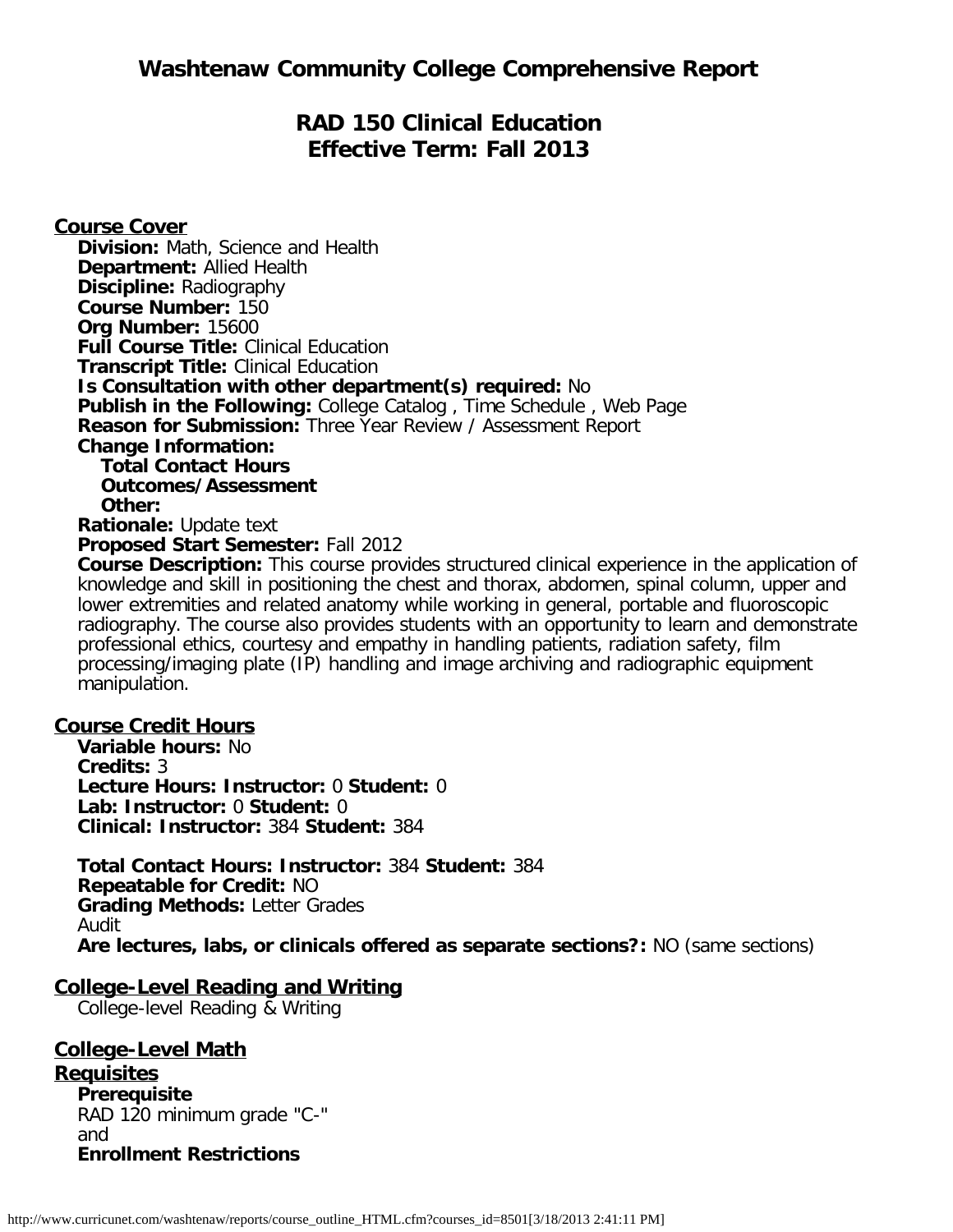Admission to Radiography program

# **General Education**

### **Request Course Transfer**

**Proposed For:**

## **Student Learning Outcomes**

1. Perform radiographic positioning of the chest, abdomen, upper and lower extremities, spinal column, bony thorax and contrast studies.

### **Assessment 1**

**Assessment Tool:** Radiographic Procedure Evaluations and RAD 150 Simulations exams.

**Assessment Date:** Spring/Summer 2015

**Assessment Cycle: Every Three Years** 

**Course section(s)/other population:** All sections (currently only one section offered).

**Number students to be assessed:** All students

**How the assessment will be scored:** Item analysis from the course simulations of the three exams of the ribs, SI joints, and sacrum/coccyx will be scored using a scoring rubric for evaluation; and completion of the 12 required Radiographic Procedure Evaluations for the RAD 150 semester.

**Standard of success to be used for this assessment:** Eighty-five percent of students will score an average of 95% or better on the three exams pulled from the Simulation Exam, and 95% of students will earn the 12 required competencies for the semester.

**Who will score and analyze the data:** Course instructor and program faculty.

### 2. Demonstrate operating knowledge of radiographic equipment.

#### **Assessment 1**

**Assessment Tool:** Radiographic Procedure Evaluations and RAD 150 Simulations exams.

**Assessment Date:** Spring/Summer 2015

**Assessment Cycle: Every Three Years** 

**Course section(s)/other population:** All sections (currently only one section offered).

**Number students to be assessed:** All students

**How the assessment will be scored:** Item analysis from the course simulations of the three exams of the ribs, SI joints, and sacrum/coccyx will be scored using a scoring rubric for evaluation; and completion of the 12 required Radiographic Procedure Evaluations for the RAD 150 semester.

**Standard of success to be used for this assessment:** Eighty-five percent of students will score an average of 95% or better on the three exams pulled from the Simulation Exam, and 95% of students will earn the 12 required competencies for the semester.

**Who will score and analyze the data:** Course instructor and program faculty.

3. Provide the appropriate patient care during the radiographic procedure.

#### **Assessment 1**

**Assessment Tool:** Radiographic Procedure Evaluations and RAD 150 Final Performance Evaluations.

**Assessment Date:** Spring/Summer 2015

**Assessment Cycle:** Every Three Years

**Course section(s)/other population:** All sections (currently only one section offered).

**Number students to be assessed:** All students